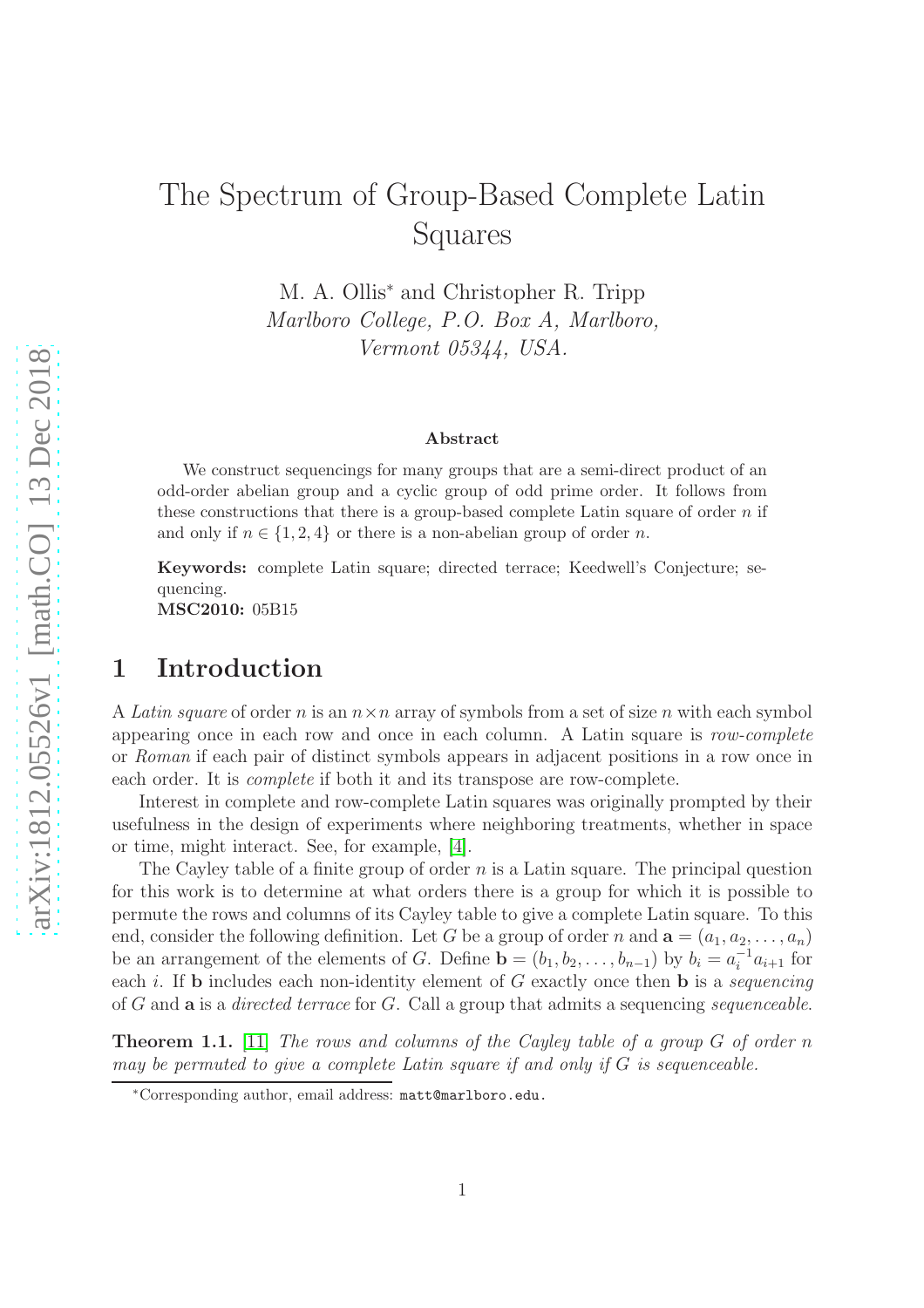*Proof idea.* Let  $(g_1, \ldots, g_n)$  and  $(h_1, \ldots, h_n)$  be arrangements of the elements of G and let the  $(i, j)$ -entry of a Cayley table of G be given by  $g_i h_j$ . Then it is a complete Latin square if and only if  $(g_1^{-1}, g_2^{-1}, \ldots, g_n^{-1})$  and  $(h_1, h_2, \ldots, h_n)$  are both directed terraces for G.  $\Box$ 

Let  $\mathbb{Z}_n = \{0, 1, \ldots, n-1\}$  be the additively written cyclic group of order n. When n is even,

$$
(0, n-1, 1, n-2, 2, n-3, \ldots, n/2)
$$

is a directed terrace for  $\mathbb{Z}_n$ . The first use of a "zig-zag" construction of this type is Walecki's in 1892 [\[19\]](#page-11-0); see [\[1\]](#page-10-2) for more of its history. The first use of it to control neighbor balance in Latin squares seems to be due to Williams in 1949 [\[28\]](#page-11-1).

The systematic consideration of sequenceability for arbitrary groups was initiated by Gordon [\[11\]](#page-10-1) where, as well as proving Theorem [1.1,](#page-0-0) it is shown that an abelian group is sequenceable if and only if it has exactly one involution. Hence if  $n$  is even there is a group-based complete Latin square of order n. The result also implies that for odd orders we must turn our attention to non-abelian groups. Several families of groups of odd order are known to be sequenceable, including: a group of order  $p^m$  for each odd prime p and each  $m > 3$  [\[25\]](#page-11-2); many groups of order pq for distinct primes p and q [\[16,](#page-11-3) [25\]](#page-11-2); and a group of each order 3m where m is powerful (i.e. for each prime p dividing m,  $p^2$ also divides  $m$ ) [\[21\]](#page-11-4).

We construct sequencings for some semi-direct products  $\mathbb{Z}_q \ltimes A$  where A is an abelian group of odd order and  $q$  is an odd prime, including all possible such groups when  $A$  is cyclic. These constructions allow us to determine the full spectrum of orders at which a group-based complete Latin square exists:

<span id="page-1-0"></span>Theorem 1.2. *There is a group-based complete Latin square of order* n *if and only if*  $n = 1$ , *n is even, or there exists a non-abelian group of order n.* That *is, if and only if*  $n = 1$ , *n is even, or n has either a prime divisor p with*  $p^3|n$  *or a prime-power divisor*  $p^k$ such that  $p^k \equiv 1 \pmod{q}$  *for some prime divisor* q *of* n.

This result also gives the spectrum for group-based row-complete Latin squares. However, whereas all known complete Latin squares are group-based, there are alternative methods known for constructing row-complete squares. Row-complete Latin squares are known to exist at orders 1 and 2 and at every composite order [\[13,](#page-10-3) [28\]](#page-11-1). They are known not to exist at order 3, 5 or 7. The question remains open at other odd primes.

On the question of which groups are sequenceable, the abelian case is settled as mentioned above, and the three non-abelian groups of orders 6 and 8 are not sequenceable. *Keedwell's Conjecture* is that all other non-abelian groups are sequenceable. In addition to those already mentioned, groups known to satisfy Keedwell's Conjecture include di-hedral groups [\[15,](#page-11-5) [18\]](#page-11-6), soluble groups with a single involution [\[3\]](#page-10-4), and groups of order at most 255 [\[22\]](#page-11-7). See [\[20\]](#page-11-8) for a survey of this and related problems.

In the next section we develop a framework for constructing sequencings of groups of the form  $G = \mathbb{Z}_q \ltimes A$  for prime q and odd-order abelian A. In Section [3](#page-4-0) we show that the framework can be successfully completed for a variety of choices of A, whence Theorem [1.2.](#page-1-0)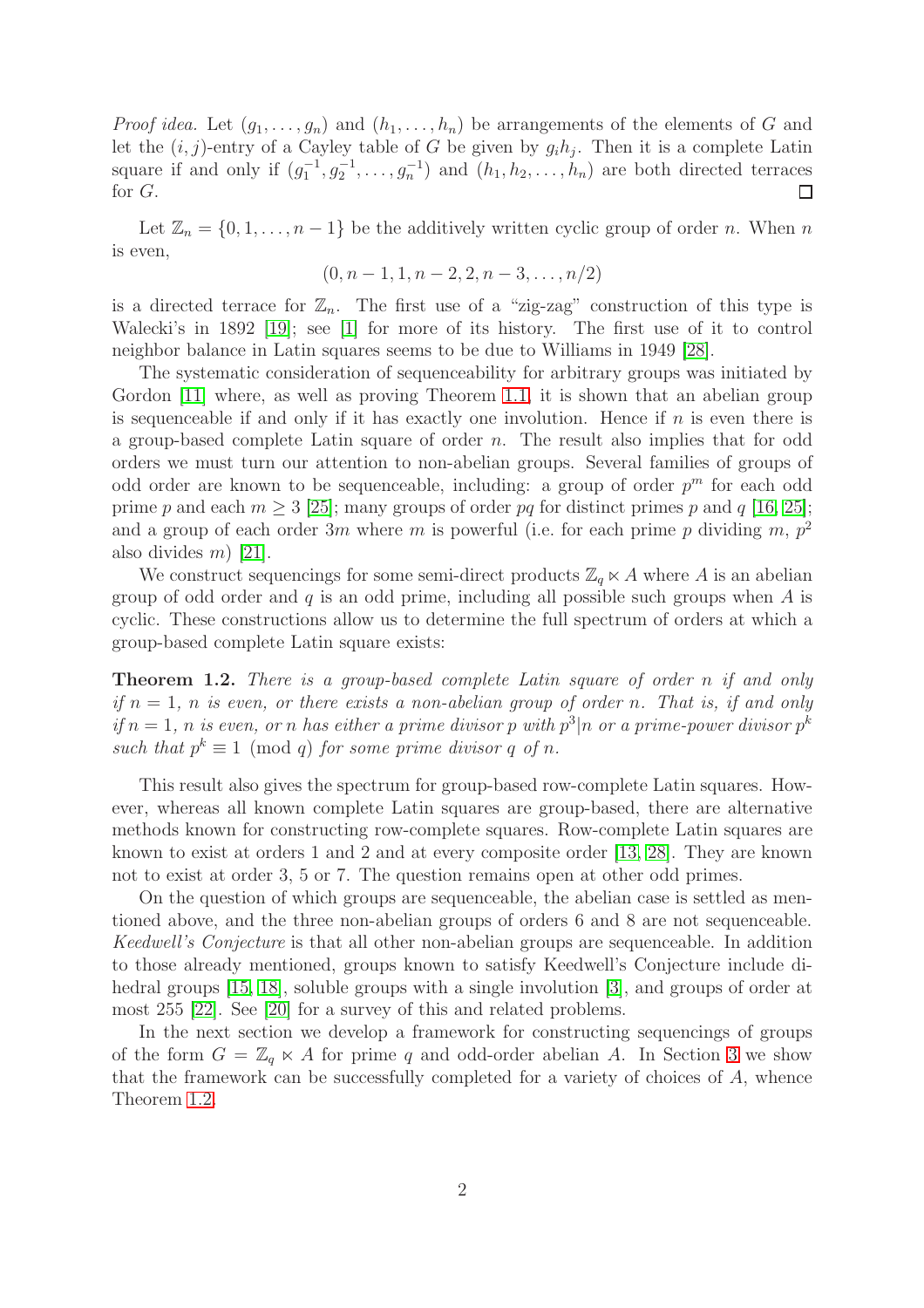### 2 The construction

Let A be an abelian group of order m with an automorphism  $\alpha$  of prime order q. Let

$$
G = \mathbb{Z}_q \ltimes_{\alpha} A = \{(u, v) : u \in \mathbb{Z}_q, v \in A\}, \quad (u, v)(x, y) = (u + x, \alpha^x(v) + y).
$$

This is a group of order  $n = mq$ . Let  $\lambda$  be a primitive root of q such that  $\lambda/(\lambda - 1)$  is also a primitive root; Wang [\[25\]](#page-11-2) shows that the existence of such a  $\lambda$  follows from results of [\[6\]](#page-10-5).

Here is the template we use for a proposed directed terrace of  $G$ :

$$
(0, g_1), (0, g_2), \ldots, (0, g_t),(1, h_{11}), (\lambda^{q-2}, h_{21}), (\lambda^{q-3}, h_{31}), \ldots, (\lambda, h_{q-1,1}),(1, h_{12}), (\lambda^{q-2}, h_{22}), (\lambda^{q-3}, h_{32}), \ldots, (\lambda, h_{q-1,2}),\vdots(1, h_{1,m-1}), (\lambda^{q-2}, h_{2,m-1}), (\lambda^{q-3}, h_{3,m-1}), \ldots, (\lambda, h_{q-1,m-1}),(\lambda, 0), (\lambda^2/(\lambda - 1), 0), (\lambda^3/(\lambda - 1)^2, 0), \ldots, (\lambda^{q-2}/(\lambda - 1)^{q-3}, 0), (\lambda - 1, 0),(0, g_{t+1}), (0, g_{t+2}), \ldots, (0, g_m).
$$

This generalizes the structures of directed terraces in [\[21\]](#page-11-4) and [\[25\]](#page-11-2) (each of which grew out of that of [\[16\]](#page-11-3)).

The corresponding sequencing (terms immediately after a semi-colon correspond to quotients formed from terms on different rows):

$$
(0, g_2 - g_1), (0, g_3 - g_2), \dots, (0, g_t - g_{t-1}); (1, h_{11} - \alpha(a_t)),\n(\lambda^{q-2} - 1, h_{21} - \alpha^{\lambda^{q-2}-1}(h_{11})), (\lambda^{q-3} - \lambda^{q-2}, h_{31} - \alpha^{\lambda^{q-3}-\lambda^{q-2}}(h_{21})), \dots, \n(\lambda - \lambda^2, h_{q-1,1} - \alpha^{\lambda-\lambda^2}(h_{q-2,1})); (1 - \lambda, h_{12} - \alpha^{1-\lambda}(h_{q-1,1})),\n(\lambda^{q-2} - 1, h_{22} - \alpha^{\lambda^{q-2}-1}(h_{12})), (\lambda^{q-3} - \lambda^{q-2}, h_{32} - \alpha^{\lambda^{q-3}-\lambda^{q-2}}(h_{22})), \dots, \n(\lambda - \lambda^2, h_{q-1,2} - \alpha^{\lambda-\lambda^2}(h_{q-2,2})); (1 - \lambda, h_{13} - \alpha^{1-\lambda}(h_{q-1,2})),\n::\n(\lambda^{q-2} - 1, h_{2,m-1} - \alpha^{\lambda^{q-2}-1}(h_{1,m-1})), (\lambda^{q-3} - \lambda^{q-2}, h_{3,m-1} - \alpha^{\lambda^{q-3}-\lambda^{q-2}}(h_{2,m-1})), \dots, \n(\lambda - \lambda^2, h_{q-1,m-1} - \alpha^{\lambda-\lambda^2}(h_{q-2,m-1})); (0, -h_{q-1,m-1}),\n(\lambda^2/(\lambda - 1) - \lambda, 0), (\lambda^3/(\lambda - 1)^2 - \lambda^2/(\lambda - 1), 0), \dots, \n(\lambda - 1 - \lambda^{q-2}/(\lambda - 1)^{q-3}, 0); (-(\lambda - 1), g_{t+1}),\n(0, g_{t+2} - g_{t+1}), (0, g_{t+3} - g_{t+2}), \dots, (0, g_m - g_{m-1}).
$$

What requirements must we satsify to ensure these are a directed terrace and sequencing?

Observe that

$$
\lambda^2/(\lambda-1)-\lambda, \lambda^3/(\lambda-1)^2-\lambda^2/(\lambda-1), \ldots, \lambda-1-\lambda^{q-2}/(\lambda-1)^{q-3}
$$

lists all of the elements  $\mathbb{Z}_q \setminus \{0,1\}$ . We therefore require that  $h_{11} - \alpha(g_t) = 0$  so that every element of the form  $(x, 0)$ , for  $x \in \mathbb{Z}_q \setminus \{0\}$ , appears in the sequencing.

We need that  $g_1, g_2, \ldots g_m$  includes every element of A exactly once and that each of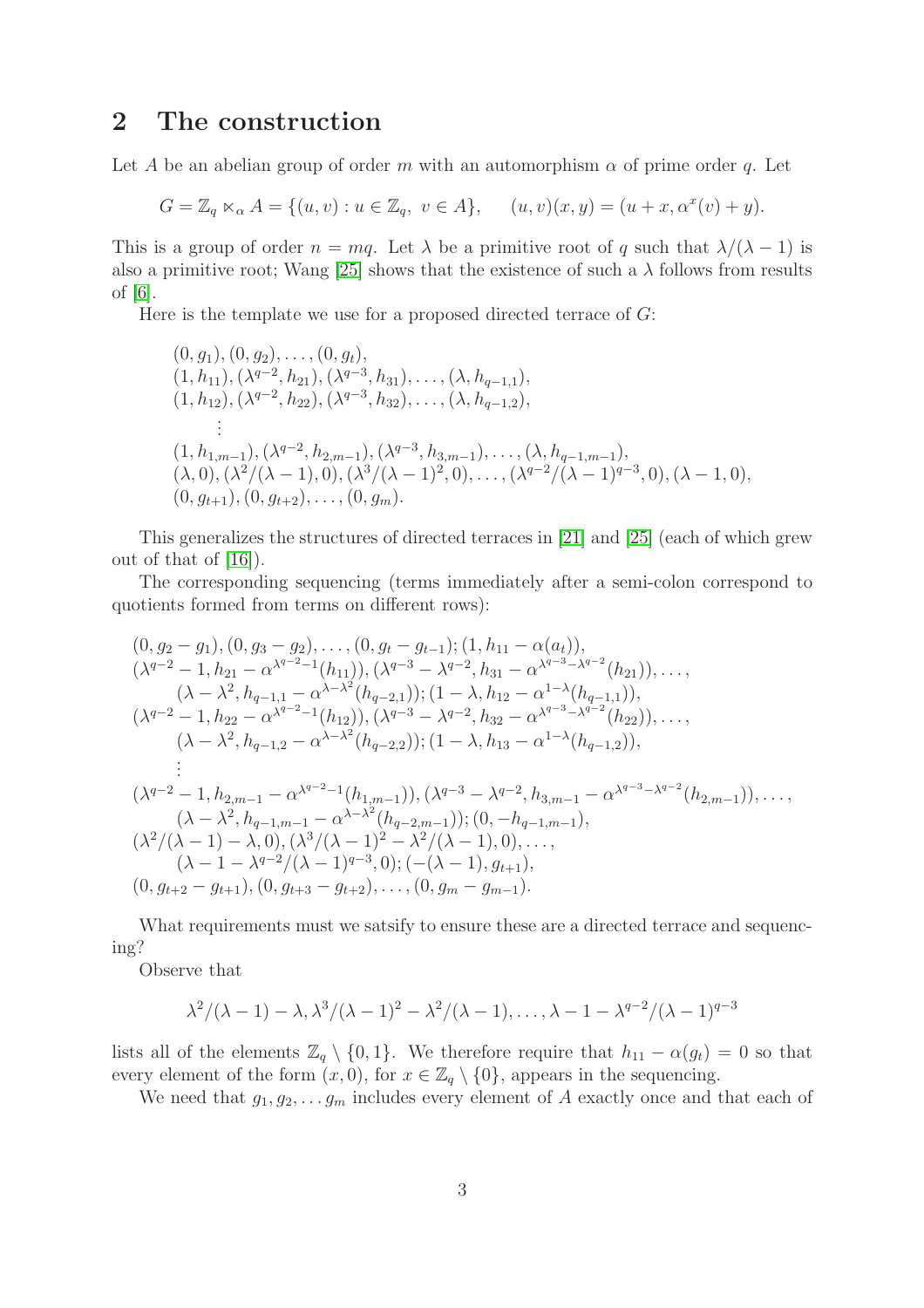the following sequences list all elements of  $A \setminus \{0\}$ :

$$
h_{11}, h_{12}, \ldots, h_{1,m-1}
$$
\n
$$
h_{21}, h_{22}, \ldots, h_{2,m-1}
$$
\n
$$
\vdots
$$
\n
$$
h_{q-1,1}, h_{q-1,2}, \ldots, h_{q-1,m-1}
$$
\n
$$
g_2 - g_1, g_3 - g_2, \ldots, g_t - g_{t-1}, -h_{q-1,m-1}, g_{t+2} - g_{t+1}, \ldots, g_m - g_{m-1}
$$
\n
$$
h_{21} - \alpha^{\lambda^{q-2}-1}(h_{11}), h_{22} - \alpha^{\lambda^{q-2}-1}(h_{12}), \ldots, h_{2,m-1} - \alpha^{\lambda^{q-2}-1}(h_{1,m-1})
$$
\n
$$
h_{31} - \alpha^{\lambda^{q-3}-\lambda^{q-2}}(h_{21}), h_{32} - \alpha^{\lambda^{q-3}-\lambda^{q-2}}(h_{22}), \ldots, h_{3,m-1} - \alpha^{\lambda^{q-3}-\lambda^{q-2}}(h_{2,m-1})
$$
\n
$$
\vdots
$$
\n
$$
h_{q-1,1} - \alpha^{\lambda-\lambda^{2}}(h_{q-2,1}), h_{q-1,2} - \alpha^{\lambda-\lambda^{2}}(h_{q-2,2}), \ldots, h_{q-1,m-1} - \alpha^{\lambda-\lambda^{2}}(h_{q-2,m-1})
$$
\n
$$
h_{12} - \alpha^{1-\lambda}(h_{q-1,1}), h_{13} - \alpha^{1-\lambda}(h_{q-1,2}), \ldots, h_{1,m-1} - \alpha^{1-\lambda}(h_{q-1,m-2}), g_{t+1}
$$

In order to meet these requirements, we introduce two auxilliary types of sequence. Let  $\mathbf{a} = (a_1, a_2, \ldots, a_{m-1})$  be an arrangement of the non-identity elements of A and define  $\mathbf{b} = (b_1, b_2, \dots, b_{m-1})$  by  $b_i = a_{i+1} - a_i$ , where the indices are calculated modulo  $m-$ 1 (so  $b_{m-1} = a_1 - a_{m-1}$ ). If **b** also contains all of the non-identity elements of A, then **b** is a *rotational sequencing* or *R-sequencing* of A and a is the associated *directed rotational terrace* or *directed R-terrace*.

Similarly, let  $\mathbf{c} = (c_1, c_2, \dots, c_{m-1})$  be an arrangement of the non-identity elements of A and define  $\mathbf{d} = (d_1, d_2, \dots, d_{m-1})$  by  $d_i = c_i + c_{i+1}$ , where, again, the indices are calculated modulo  $m-1$  (so  $d_{m-1} = c_{m-1} + c_1$ ). If **d** also contains all of the non-identity elements of A, then a is a *#-harmonious sequence* and A is *#-harmonious*.

Both of these objects are of interest in their own right. For example, the existence of either a rotational sequencing or a  $\#$ -harmonious sequence for a group implies that that group has a complete mapping and hence its Cayley table has an othogonal mate. Rotational sequencings were introduced by Ringel [\[24\]](#page-11-9) and studied extensively in [\[9\]](#page-10-6). They have various different but equivalent formulations in the literature. #-harmonious sequences were introduced and studied in [\[5\]](#page-10-7) and were studied further and named in [\[26\]](#page-11-10). In each case, the existence question is completely settled in abelian groups (each of them may also be studied in non-abelian groups, which is not relevant here):

Theorem 2.1. [\[2,](#page-10-8) [5,](#page-10-7) [9\]](#page-10-6) *An abelian group has a rotational sequencing if and only if it does not have exactly one involution. An abelian group has a #-harmonious sequence if* and only if it is not  $\mathbb{Z}_3$  and does not have exactly one involution.

We shall see some aspects of the known construction methods for rotational sequencings and #-harmonious sequences in the next section. Here we see how to combine them to make the task of completing the template successfully more tractable:

<span id="page-3-0"></span>**Theorem 2.2.** Let A be an abelian group of odd order m with an automorphism  $\alpha$ *of odd prime order* q and let  $\lambda$  be a primitive root of q such that  $\lambda/(\lambda - 1)$  is also *a primitive root of q. Let*  $\mathbf{a} = (a_1, a_2, \ldots, a_{m-1})$  *be a directed rotational terrace and*  ${\bf c} = (c_1, c_2, \ldots, c_{m-1})$  *be a #*-harmonious sequence for A. If  $a_1 = c_1 + c_{m-1} - \alpha^{q-1}(c_1)$ and  $a_{m-1} = a_1 - \alpha^{\lambda-1}(c_{m-1})$  *then*  $G = \mathbb{Z}_q \ltimes_{\alpha} A$  *is sequenceable.* 

*Proof.* First, we use **a** and **c** to assign values to the  $g_i$  and  $h_{ij}$  in the template. We shall see that the difference/sum properties they have, combined with the extra conditions, allow us to satisfy all of the constraints.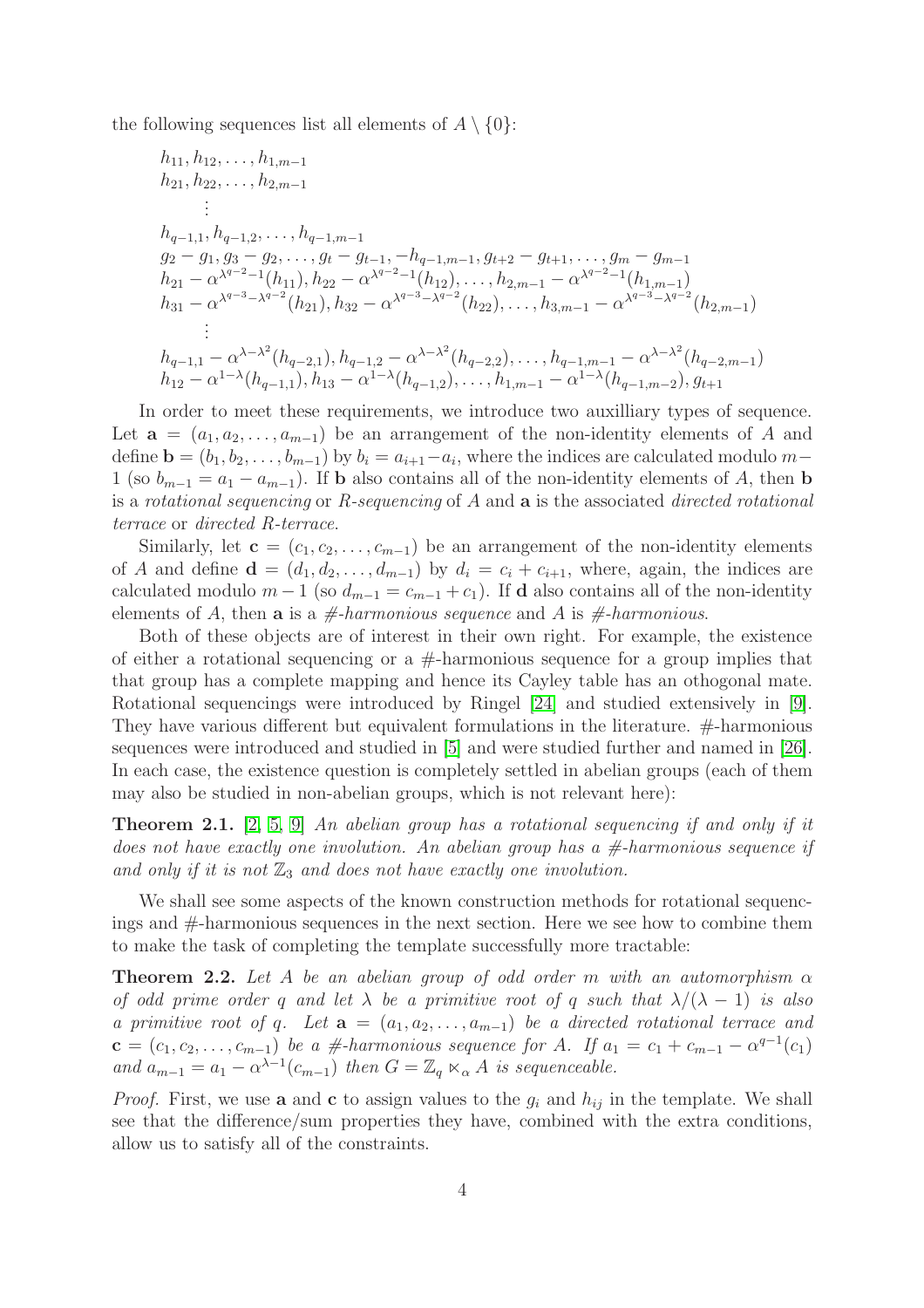Let  $g_1 = \alpha^{q-1}(c_1)$  and let  $g_i = a_{i-1} + \alpha^{q-1}(c_1)$  for  $i > 1$ . As a is a directed rotational terrace the sequence  $g_1, g_2, \ldots, g_m$  includes every element of A once.

For odd *i* set  $h_{ij} = c_j$ ; for even *i* set  $h_{ij} = -\alpha^{\lambda-1}(c_j)$ . Set  $t = 1$ . This gives

$$
h_{11} - \alpha(g_t) = c_1 - \alpha(\alpha^{q-1}(c_1)) = 0
$$

as required. We now need to consider the sequences that are required to contain all of the non-zero elements of A. With the assignments of the  $g_i$ ,  $h_{ij}$  and t, these become:

$$
c_1, c_2, \ldots, c_{m-1}
$$
\n
$$
\alpha^{\lambda-1}(c_1), \alpha^{\lambda-1}(c_2), \ldots, \alpha^{\lambda-1}(c_{m-1})
$$
\n
$$
\alpha^{\lambda-1}(c_{m-1}), a_2 - a_1, a_3 - a_2, \ldots, a_m - a_{m-1}
$$
\n
$$
-\alpha^{\lambda-1}(c_1) - \alpha^{\lambda^{q-2}-1}(c_1), -\alpha^{\lambda^{q-1}}(c_2) - \alpha^{\lambda^{q-2}-1}(c_2), \ldots, -\alpha^{\lambda-1}(c_{m-1}) - \alpha^{\lambda^{q-2}-1}(c_{m-1})
$$
\n
$$
c_1 + \alpha^{\lambda^{q-3}-\lambda^{q-2}}(\alpha^{\lambda-1}(c_1)), c_2 + \alpha^{\lambda^{q-3}-\lambda^{q-2}}(\alpha^{\lambda-1}(c_2)), \ldots, c_{m-1} + \alpha^{\lambda^{q-3}-\lambda^{q-2}}(\alpha^{\lambda-1}(c_{m-1}))
$$
\n
$$
\vdots
$$
\n
$$
-\alpha^{\lambda-1}(c_1) - \alpha^{\lambda-\lambda^2}(c_1), -\alpha^{\lambda-1}(c_2) - \alpha^{\lambda-\lambda^2}(c_2), \ldots, -\alpha^{\lambda-1}(c_{m-1}) - \alpha^{\lambda-\lambda^2}(c_{m-1})
$$
\n
$$
c_2 + c_1, c_3 + c_2, \ldots, c_{m-1} + c_{m-2}, a_1 + \alpha^{q-1}(c_1).
$$

The first two each contain the non-zero elements of A as c is a  $\#$ -harmonious sequence. The third does because it comprises all of the rotational sequencing elements apart from  $a_1 - a_{m-1}$  and in its place we have  $\alpha^{\lambda-1}(c_{m-1}) = a_1 - a_{m-1}$ .

That each of the fourth through to the penultimate sequences have the required elements follows from the properties of the automorphism  $\alpha$  and that  $c_1, c_2, \ldots, c_{m-1}$  are distinct and non-zero.

Finally, the last one is satisfied because we have all the sums of the  $#$ -harmonious sequence **c**, except  $c_{m-1} + c_1$ , and in its place we have  $a_1 + \alpha^{q-1}(c_1) = c_1 + c_{m-1}$ .  $\Box$ 

Theorem [2.2](#page-3-0) is not the only way to successfully complete the template. For example, in [\[25\]](#page-11-2) there is an alternative scheme for assigning the  $h_{ij}$  elements when A is cyclic of prime order and in [\[21\]](#page-11-4) a different way of assigning the  $q_i$  elements is used when  $q = 3$ . These alternatives (and others) have potential for proving the sequenceability of more groups than we consider in the next section.

#### <span id="page-4-0"></span>3 The directed terraces

The target for this section is the proof of Theorem [1.2.](#page-1-0) First we consider some structural properties of groups. The following is well-known; see, for example, [\[23\]](#page-11-11).

<span id="page-4-1"></span>**Lemma 3.1.** Let  $n = p_1^{a_1} \cdots p_t^{a_t}$ , where the  $p_i$  are distinct odd primes. There is a non*abelian group of order* n *if and only if one of the following conditions applies:*

- *1.*  $a_i \geq 3$  *for some i*,
- *2. n is cube-free and*  $p_i \equiv 1 \pmod{p_j}$  *for some i, j,*
- *3. n is cube-free and*  $p_i^2 \equiv 1 \pmod{p_j}$  *for some i, j*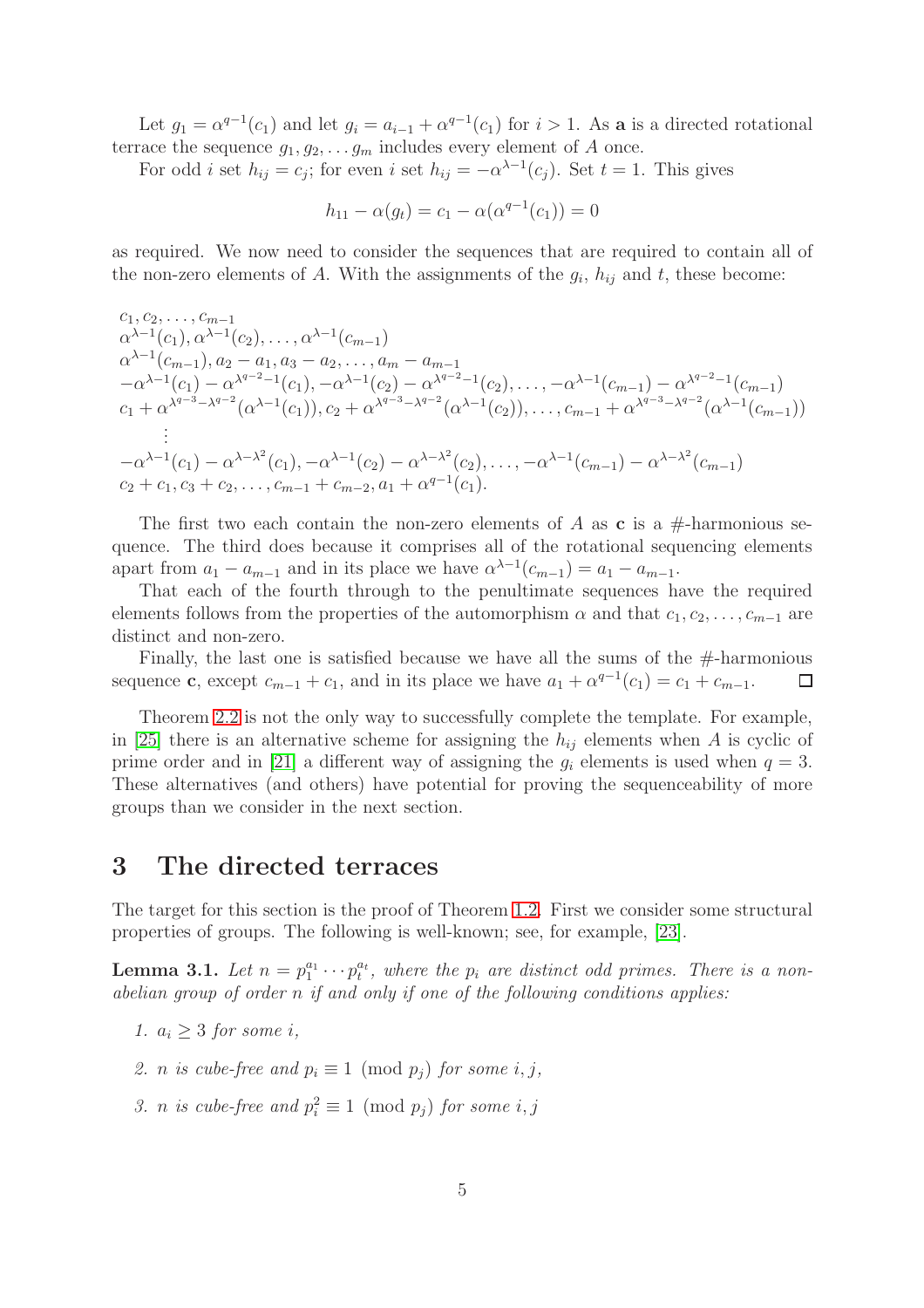We are able to meet all of these orders using groups of the form  $\mathbb{Z}_q \ltimes A$  for prime q and abelian A. When  $A \cong \mathbb{Z}_m$  there is the necessary automorphism of order q when either  $q^2|m$  or  $p|m$  for some prime  $p \equiv 1 \pmod{q}$ . These groups cover the first two cases of Lemma [3.1.](#page-4-1) For the third case we use groups of the form  $A \cong \mathbb{Z}_p^2 \times B$  where  $p^2 \equiv 1$ (mod q) and  $p \nmid |B|$ . As it is little extra work, when  $3 \nmid |B|$  we consider groups of the form  $A \cong \mathbb{Z}_p^k \times B$  for any  $k \geq 2$ .

We shall need an explicit construction for rotational sequencings for cyclic groups. Define a *graceful permuation* of length k to be an arrangement  $(q_1, q_2, \ldots, q_k)$  of the integers  $\{1, 2, \ldots, k\}$  such that the absolute differences  $\mathbf{h} = (h_1, h_2, \ldots, h_{k-1})$  given by  $h_i = |g_{i+1} - g_i|$  are distinct. This is equivalent to a graceful labeling of a path; graceful labelings of graphs are well-studied, see [\[10\]](#page-10-9) for details.

For example,  $(1, k, 2, k-1, \ldots, |k/2|+1)$  is a graceful permutation of length k known as the *Walecki Construction*, see [\[1\]](#page-10-2).

Here is the connection between graceful permutations and rotational sequencings:

<span id="page-5-2"></span>**Lemma 3.2.** [\[9\]](#page-10-6) *If*  $(g_1, g_2, \ldots, g_k)$  *is a graceful permutation then* 

 $(q_1, q_2, \ldots, q_k, q_k + k, q_{k-1} + k, \ldots, q_1 + k)$ 

*is a directed rotational terrace for*  $\mathbb{Z}_{2k+1}$ *.* 

We also need the following fact:

<span id="page-5-1"></span>**Lemma 3.3.** [\[8,](#page-10-10) [12\]](#page-10-11) *There is a graceful permutation*  $(g_1, g_2, \ldots, g_k)$  *with*  $g_1 = x$  *for each*  $1 \leq x \leq k$ *.* 

To extend rotational sequencings to non-cyclic groups we need a strengthening of the definition. Let  $\mathbf{a} = (a_1, a_2, \dots, a_{m-1})$  be a directed R-terrace. If  $a_i = a_{i-1} + a_{i+1}$ for some i then a is a *directed R*<sup>∗</sup> *-terrace* and its associated rotational sequencing is an  $R^*$ -sequencing. If  $i = 1$  then both the directed R<sup>\*</sup>-terrace and the R<sup>\*</sup>-sequencing are *standard*. Any directed R<sup>∗</sup> -terrace may be made standard by re-indexing.

<span id="page-5-0"></span>**Theorem 3.4.** [\[9\]](#page-10-6) *Suppose*  $3 \nmid 2k+1$  *and* A *is an abelian group of odd order* m. If A *is*  $R^*$ -sequenceable then so is  $A \times \mathbb{Z}_{2k+1}$ .

*Proof Construction.* Let  $(a_1, a_2, \ldots, a_{m-1})$  be a standard directed R<sup>\*</sup>-terrace for A.

Exactly as in [\[9\]](#page-10-6) we list the sequences of first and second coordinates of a standard directed R<sup>\*</sup>-terrace for  $A \times \mathbb{Z}_{2k+1}$  separately.

The first coordinates are given by  $a_1, a_2, \ldots a_{m-1}$ , followed by k copies of the length-m sequence

$$
a_1, a_1, a_2, a_3, \ldots a_{m-1}
$$

and then  $k$  copies of the length- $m$  sequence

 $0, 0, a_2, a_3, \ldots a_{m-1}.$ 

The second coordinates are given by  $m - 2$  0s, followed by

$$
2k, 1, 2k, 1, \ldots, 2k, 1, 2
$$
  
\n
$$
2k - 2, 2, 2k - 2, 2, \ldots, 2k - 2, 2, 4
$$
  
\n
$$
\vdots
$$
  
\n
$$
1, 2k, 1, 2k, \ldots, 1, 2k, 2r - 1
$$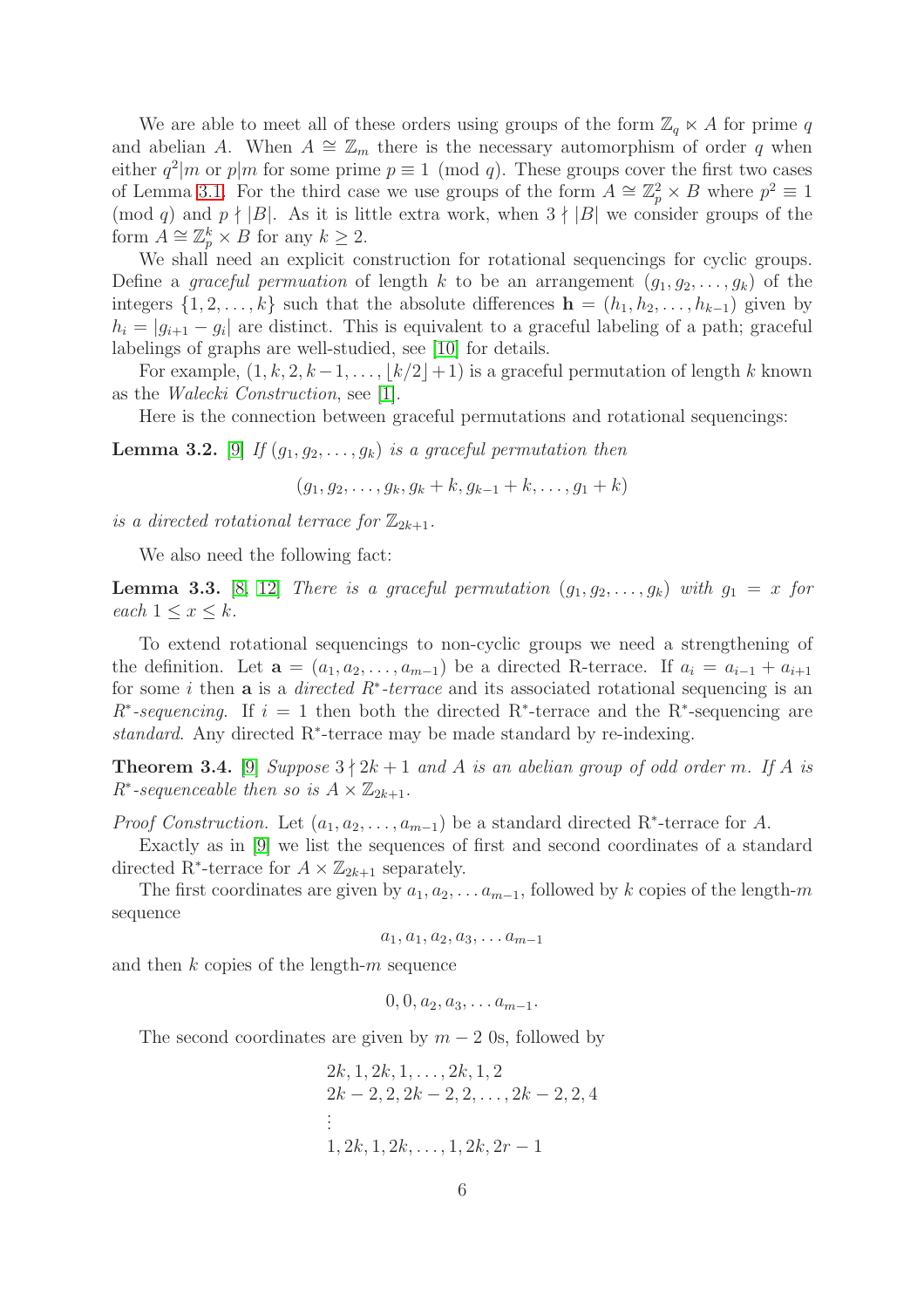(where each line has m elements starting with  $(m-1)/2$  pairs of the form  $x, -x$ ) and then one final 0.  $\Box$ 

The requirement that  $m$  is odd in Theorem [3.4](#page-5-0) is unnecessary, but we do not require the construction for the even case. We particularly need:

<span id="page-6-0"></span>Corollary 3.5. [\[9\]](#page-10-6) *Let* A *and* B *be abelian groups of odd order. Suppose that* A *has a standard directed*  $R^*$ -terrace  $(a_1, \ldots, a_{m-1})$  and  $3 \nmid |B|$ . Then for any i with  $1 \leq i \leq m-3$ , *the group*  $A \times B$  *has a standard directed*  $R^*$ -terrace.

*Proof.* We may write B as the direct product of cyclic groups of odd order. The result follows from repeated applications of the construction in the proof of Theorem [3.4.](#page-5-0)  $\Box$ 

Call the process of Theorem [3.4](#page-5-0) and Corollary [3.5](#page-6-0) the *FGM Construction*.

To construct #-harmonious sequences we need the closely-related notion of a harmonious sequence. Let  $\mathbf{c} = (c_1, c_2, \dots, c_m)$  be an arrangement of the elements of an abelian group A and define  $\mathbf{d} = (d_1, d_2, \dots, d_m)$  by  $d_i = c_i + c_{i+1}$  where the indices are calculated modulo m (so  $d_m = c_m + c_1$ ). If **d** is also an arrangement of the elements of A then **c** is a *harmonious sequence* and A is *harmonious*.

<span id="page-6-1"></span>**Lemma 3.6.** [\[5\]](#page-10-7) *Every odd-order abelian group except*  $\mathbb{Z}_3$  *is #-harmonious.* 

*Proof Construction.* Let  $A$  be an abelian group of odd order other than  $\mathbb{Z}_3$  and write

$$
A = B \times \mathbb{Z}_{r_1} \times \mathbb{Z}_{r_2} \times \cdots \times \mathbb{Z}_{r_k}
$$

where B is either  $\mathbb{Z}_3^2$  or cyclic of order greater than 3. The construction is by induction.

We in fact show that these groups are *harmoniously matched*, meaning that they have a harmonious sequence and a  $#$ -harmonious sequence that start with the same element as each other and end with the same element as each other.

To see that  $\mathbb{Z}_3^2$  is harmoniously matched, consider the #-harmonious sequence

$$
(1,1), (2,0), (2,1), (0,2), (2,2), (1,0), (1,2), (0,1)
$$

and the harmonious sequence

 $(1, 1), (2, 1), (0, 2), (1, 2), (2, 2), (0, 0), (1, 0), (2, 0), (0, 1).$ 

For  $r = 4\ell + 1$  the #-harmonious sequence

$$
2\ell, 2\ell-2, \ldots, 2, 4\ell, 4\ell-2, \ldots, 2\ell+2, 2\ell+1, 2\ell+3, \ldots, 4\ell-1, 1, 3, \ldots, 2\ell-1
$$

is matched with the harmonious sequence

$$
2\ell, 2\ell+1, \ldots, 4\ell, 0, 1, 2, \ldots, 2\ell-1.
$$

For  $r = 4\ell + 3$  with  $\ell > 0$  the #-harmonious sequence

$$
2\ell+1, 2\ell-1, \ldots, 1, 4\ell+1, 4\ell-1, \ldots, 2\ell+3, 2\ell+2, 2\ell+4, \ldots, 4\ell+2, 2, 3, \ldots, 2\ell
$$

is matched with the harmonious sequence

$$
2\ell+1, 2\ell+2, \ldots, 4\ell_2, 0, 1, 2, \ldots, 2\ell.
$$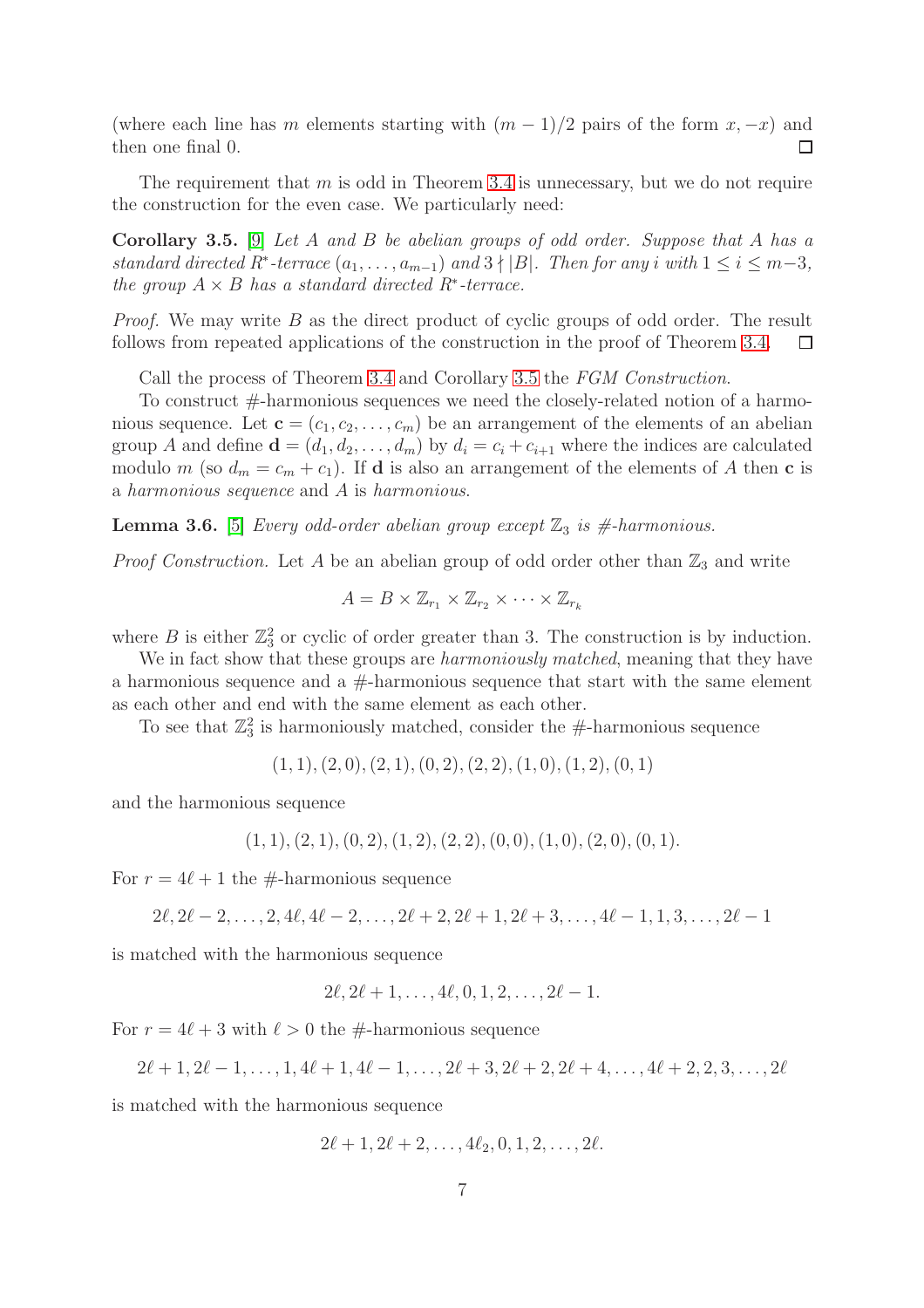Note also that  $(0, 1, 2)$  is a harmonious sequence for  $\mathbb{Z}_3$ .

Now, let C and D be abelian groups of odd order with  $(c_1, c_2, \ldots, c_{m-1})$  and  $(c'_1, c'_2, \ldots, c_m)$  $c'_1, c'_2, \ldots, c'_m$ a matched #-harmonious and harmonious sequence for C and  $(d_1, d_2, \ldots, d_n)$  a harmonious sequence for D, indexed so that  $d_1 = 0$ . Then

$$
(c_1, d_1), (c_2, d_1), \ldots, (c_{m-1}, d_1); (c'_1, d_2), (c'_2, d_2), \ldots, (c'_m, d_2); \ldots; (c'_1, d_n), \ldots, (c'_m, d_n)
$$

is a #-harmonious sequence for  $C \times D$  and

$$
(c'_1, d_1), (c'_2, d_1), \ldots, (c'_m, d_1); (c'_1, d_2), (c'_2, d_2), \ldots, (c'_m, d_2); \ldots; (c'_1, d_n), \ldots, (c'_m, d_n)
$$

is a harmonious sequence. These may be re-indexed to be matched (for example, by taking endpoints  $(c_1)$  $\left( \frac{1}{2}, d_2 \right)$  and  $\left( c_2^{\prime} \right)$  $'_{2},d_{2}$ ).  $\Box$ 

Call a #-harmonious sequence constructed via the proof of Lemma [3.6](#page-6-1) a *BGJH # harmonious sequence*.

We can now move to the main results. First, we consider the case when A is cyclic.

<span id="page-7-0"></span>**Theorem 3.7.** Let q be an odd prime. Let  $A = \mathbb{Z}_m$ , where m is odd and either  $q^2|m$ *or* p|m *for some prime*  $p \equiv 1 \pmod{q}$  *and let*  $\alpha$  *be an automorphism of*  $\mathbb{Z}_m$  *of order* q. *Then*  $G = \mathbb{Z}_q \ltimes_{\alpha} \mathbb{Z}_m$  *is sequenceable.* 

*Proof.* We aim to satisfy the conditions of Theorem [2.2.](#page-3-0) The arithmetical conditions on  $m$  ensure that we are considering exactly those  $m$  for which there is a value  $r$  such that multiplication by r is an automorphism of order q of  $\mathbb{Z}_m$ . Let  $\alpha$  be multiplication by r and let  $\lambda$  be a primitive root of q such that  $\lambda/(\lambda - 1)$  is also a primitive root.

Let  $m = 2k + 1$ . The BGHJ #-harmonious sequence for  $\mathbb{Z}_m$  has 1 and  $-2$  as adjacent elements. As  $gcd(k + 1, m) = 1$ , multiplication by  $r^{1-\lambda}(k + 1)$  is an automorphism of  $\mathbb{Z}_m$ . Apply this automorphism to the BGHJ #-harmonious sequence to get one with  $r^{1-\lambda}(k+1)$  and  $-2r^{1-\lambda}(k+1)$  adjacent. Index this #-harmonious sequence so that  $c_1 = -2r^{1-\lambda}(k+1)$  and  $c_{m-1} = r^{1-\lambda}(k+1)$ .

Suppose that  $c_1 + r^{1-\lambda}(k+1) - r^{q-1}c_1 \neq 0$ . Let  $g_1$  be  $c_1 + r^{1-\lambda}(k+1) - r^{q-1}c_1$ or  $c_1 + r^{1-\lambda}(k+1) - r^{q-1}c_1 - k$ , whichever, when considered as an integer, is in the range  $1 \leq g_1 \leq k$ . Let **g** be a graceful permutation with first element  $g_1$  (which exists by Lemma [3.3\)](#page-5-1), and let  $\mathbf{a} = (a_1, a_2, \dots, a_{m-1})$  be either the directed rotational terrace constructed from **g** via Lemma [3.2](#page-5-2) or its reverse, so that  $a_1 = c_1 + r^{1-\lambda}(k+1) - r^{q-1}c_1$ . Now,  $a_1 = c_1 + c_{m-1} - \alpha^{q-1}(c_1)$  and, as  $a_1 - a_{m-1} = k + 1$ , we have  $a_{m-1} = a_1 - a_m$ 

 $\alpha^{\lambda-1}(c_{m-1})$ , and the conditions of Theorem [2.2](#page-3-0) are satisfied.

If  $c_1 + r^{1-\lambda}(k+1) - r^{q-1}c_1 = 0$ , then reversing the initial roles of 1 and  $-2$  and running the same process gives alternative values for the variables such that  $c_1 + r^{1-\lambda}(k+1)$  –  $r^{q-1}c_1 \neq 0$  and the argument goes through as before.  $\Box$ 

Next we move to non-cyclic A. We shall need certain facts about the automorphism groups of abelian groups. A comprehensive description of their structure can be found in [\[14\]](#page-11-12).

Given two elements g and h of an abelian group, say that they are *independent* if  $\langle g \rangle \cap \langle h \rangle = \{0\}.$  Let  $(g_1, h_1)$  and  $(g_2, h_2)$  be pairs of independent elements in an abelian group A. If all four elements have the same prime order, then there is an automorphism of A that maps  $g_1$  to  $g_2$  and  $h_1$  to  $h_2$ .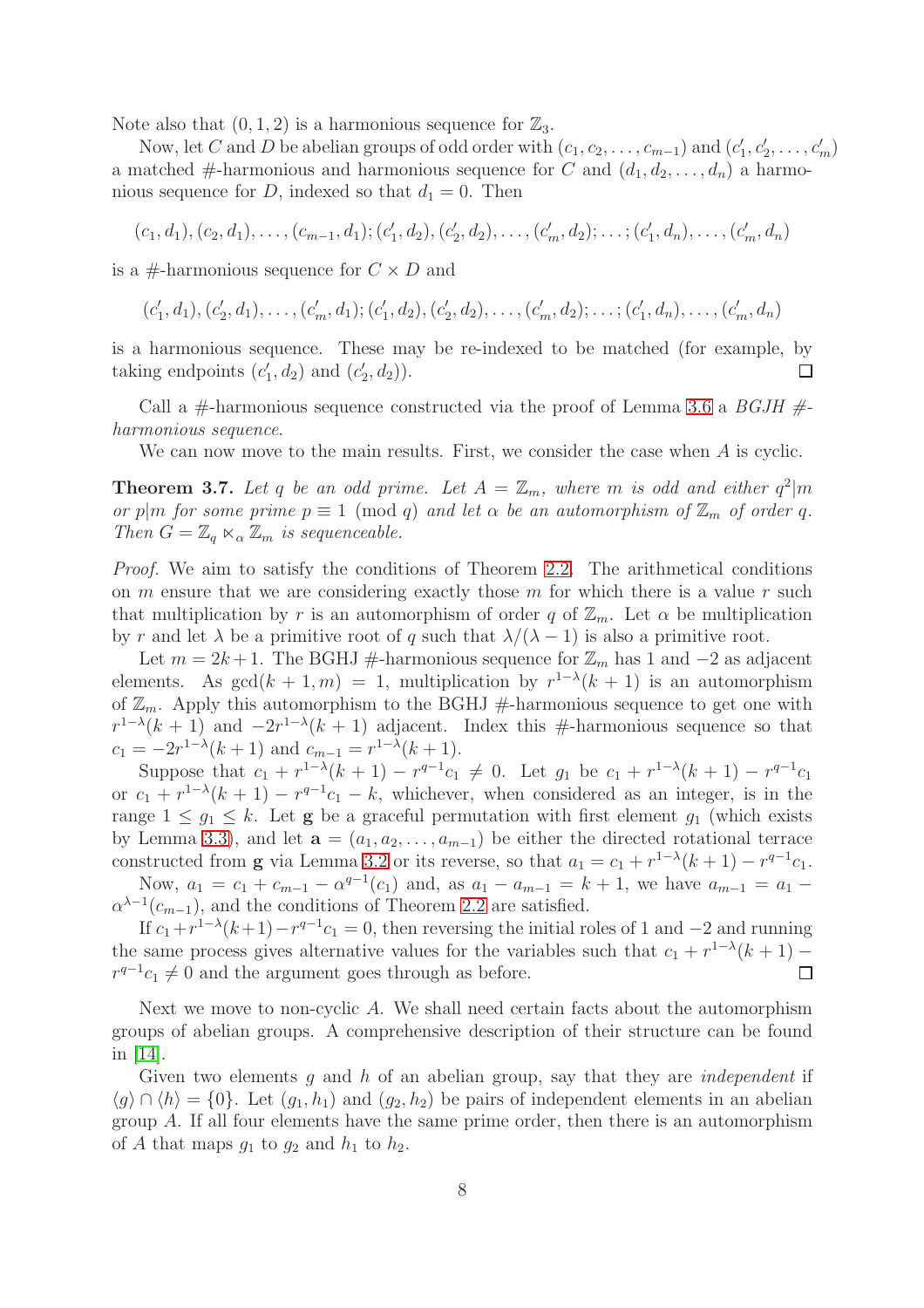We shall be considering groups of the form  $A = \mathbb{Z}_p^k \times B$  where p is prime,  $k \geq 2$  and  $p \nmid |B|$ . If  $p^k \equiv 1 \pmod{q}$ , for some prime q then  $\hat{A}$  has an automorphism of order q with  $\alpha \restriction \mathbb{Z}_p^k$  also of order q. Further, we restrict our attention to  $\alpha$  of this form such that  $\alpha \restriction \mathbb{Z}_p^k$  (which is a subgroup of  $\mathrm{GL}(k,p)$ ) is not diagonalisable, of which there is always at least one.

Suppose  $\alpha$  and  $\beta$  are two automorphisms of A. If  $\alpha$  and  $\beta$  are conjugate then  $\mathbb{Z}_q \ltimes_{\alpha} A \cong$  $\mathbb{Z}_q \ltimes_{\beta} A$ . We may therefore assume that  $\alpha \upharpoonright \mathbb{Z}_p^k$ , which we think of as a matrix in  $GL(k, p)$ multiplying elements of A (considered as column vectors) from the left, is in *rational canonical form*. That is, it is a block-diagonal matrix where each block has 1s on the subdiagonal and 0s everywhere else except for the last column, see [\[7,](#page-10-12) Chapter 12]. In fact, as  $\alpha$  and  $\beta$  are conjugate if and only if  $\alpha^c$  and  $\beta^c$  are conjugate for positive c, we shall usually assume that a particular power of  $\alpha \restriction \mathbb{Z}_p^k$  is in rational canonical form.

The first non-cyclic case we consider is when  $3 \nmid |A|$ :

<span id="page-8-0"></span>**Theorem 3.8.** Let p and q be odd primes with  $p \neq 3$  and  $p^k \equiv 1 \pmod{q}$ . Let B be *an abelian group of odd order with*  $3 \nmid |B|$ *. Let*  $\alpha$  *be an automorphism of*  $\mathbb{Z}_p^k \times B$  *of order* q such that  $\alpha \restriction \mathbb{Z}_p^k$  is of order q and not diagonalisable. Then  $G = \mathbb{Z}_q \ltimes_{\alpha} (\mathbb{Z}_p^k \times B)$ *is sequenceable.*

*Proof.* The non-diagonalisable condition implies that  $k \geq 2$ . As noted before the statement of the theorem, we may assume that some non-trivial power of  $\alpha \restriction \mathbb{Z}_p^k$  is in rational canonical form with the additional condition that the  $(1, 1)$ -entry is 0. Let  $\lambda$  be a primitive root of q such that  $\lambda/(\lambda-1)$  is also a primitive root and assume that  $\alpha^{\lambda-1} \restriction \mathbb{Z}_p^k$  is in this form.

To apply Theorem [2.2,](#page-3-0) we require a directed R-terrace  $(a_1, \ldots, a_{m-1})$  and a #-harmonious sequence  $(c_1, \ldots, c_{m-1})$  such that  $a_1 = c_1 + c_{m-1} - \alpha^{q-1}(c_1)$  and  $a_{m-1} = a_1 - \alpha^{\lambda-1}(c_{m-1})$ . It is sufficient to find a directed R-terrace with  $a_1$  and  $a_{m-1}$  a pair of independent elements of prime order and a #-harmonious sequence with  $c_1 + c_{m-1} - \alpha^{q-1}(c_1)$  and  $c_1 + c_{m-1} - \alpha^{q-1}(c_1) - \alpha^{\lambda-1}(c_{m-1})$  also a pair of independent elements of prime order.

The group  $\mathbb{Z}_p^k$  has a directed R<sup>∗</sup>-terrace [\[9\]](#page-10-6). Any arrangement of the elements of  $\mathbb{Z}_p^k \setminus$ {0} unavoidably has many pairs of adjacent independent elements and hence any directed R<sup>\*</sup>-terrace does too. Using this in the FGM construction gives a directed R<sup>\*</sup>-terrace with a pair of independent elements of order  $p$  which, by re-indexing, we may set to be  $a_1$ and  $a_{m-1}$ .

As noted in the proof of Theorem [3.7,](#page-7-0) the BGHJ #-harmonious sequence for  $\mathbb{Z}_p$  has −2 and 1 as adjacent elements. Further, using the BGHJ construction, we find that  $\mathbb{Z}_p^k \times B$  has a #-harmonious sequence with  $(-2, 0, \ldots, 0)$  and  $(1, 0, \ldots, 0)$  adjacent. Our target is to show that the condition

$$
\alpha^{\lambda-1}(c_{m-1}) \notin \langle c_1 + c_{m-1} - \alpha^{q-1}(c_1) \rangle
$$

holds, which implies the result we require. We may re-index the  $#$ -harmonious sequence so that

$$
\{c_1, c_{m-1}\} = \{(-2, 0, \dots, 0), (1, 0, \dots, 0)\}
$$

and there are two ways to do so.

We have that  $\alpha^{\lambda-1}((1,0,\ldots,0)) = (0,1,0,\ldots,0)$ . For the condition to fail in the case  $c_{m-1} = (1, 0, \ldots, 0)$  we must have  $\alpha^{q-1}((-2, 0, \ldots, 0)) = (1, x, 0, \ldots, 0)$  for some  $x \in \mathbb{Z}_p$ .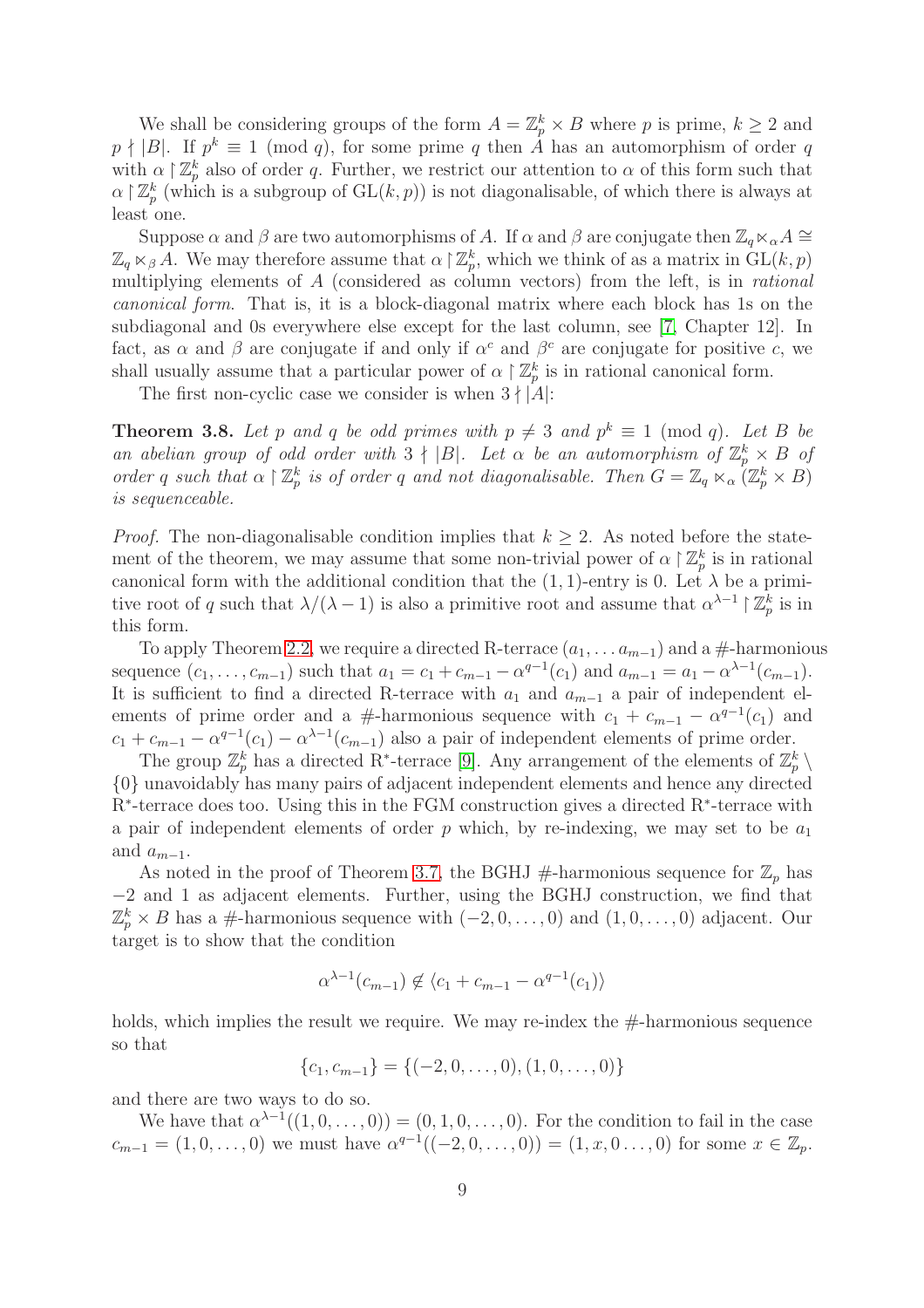For the condition to fail in the case  $c_{m-1} = (-2, 0, \ldots, 0)$  we must have  $\alpha^{q-1}((1, 0, \ldots, 0)) =$  $(1, y, 0 \ldots, 0)$  for some  $y \in \mathbb{Z}_p$ . But as  $\alpha^{q-1}((-2, 0, \ldots, 0)) = -2\alpha^{q-1}((1, 0, \ldots, 0)),$  at least one of the two potential allocations of  $c_1$  and  $c_{m-1}$  does not violate the condition.  $\Box$ 

Lastly we cover the cases where  $3 \mid |A|$  but  $27 \nmid |A|$ .

<span id="page-9-0"></span>**Theorem 3.9.** Let p and q be odd primes with  $p \neq 3$  and  $p^2 \equiv 1 \pmod{q}$ . Let B be an *abelian group of odd order with*  $3 \nmid |B|$ *. If*  $\alpha$  *is an automorphism of*  $\mathbb{Z}_p^2 \times \mathbb{Z}_3 \times B$  *of order* q *such that*  $\alpha \restriction \mathbb{Z}_p^2$  $p_p^2$  *is of order* q and not diagonalisable, then  $G_1 = \mathbb{Z}_q \times_{\alpha} (\mathbb{Z}_p^2 \times \mathbb{Z}_3 \times B)$  *is sequenceable.* If  $\alpha$  *is an automorphism of*  $\mathbb{Z}_p^2 \times \mathbb{Z}_9 \times B$  *of order* q *such that*  $\alpha \restriction \mathbb{Z}_p^2$ p *is of order* q and not diagonalisable, then  $G_2 = \mathbb{Z}_q \ltimes_{\alpha} (\mathbb{Z}_p^2 \times \mathbb{Z}_9 \times B)$  is sequenceable.

*Proof.* The structure of the proof is much the same as for Theorem [3.8](#page-8-0) in that we are looking for a directed R-terrace  $(a_1, \ldots, a_{m-1})$  and a #-harmonious sequence  $(c_1, \ldots, c_{m-1})$ for  $\mathbb{Z}_p^2 \times \mathbb{Z}_3 \times B$  (or  $\mathbb{Z}_p^2 \times \mathbb{Z}_9 \times B$ ) such that  $a_1$  and  $a_{m-1}$  are a pair of independent elements of prime order p and  $c_1 + c_{m-1} - \alpha^{q-1}(c_1)$  and  $c_1 + c_{m-1} - \alpha^{q-1}(c_1) - \alpha^{\lambda-1}(c_{m-1})$  are also a pair of independent elements of order p.

The argument for the existence of the latter of these is identical to that of Theorem [3.8.](#page-8-0) The difficulty arises in the former case as the FGM construction for R<sup>∗</sup> -terraces does not directly apply. In order to use the FGM construction we need to move the  $\mathbb{Z}_3$  or  $\mathbb{Z}_9$  factor into the base case and find directed R<sup>\*</sup>-terraces for  $\mathbb{Z}_p^2 \times \mathbb{Z}_3$  and  $\mathbb{Z}_p^2 \times \mathbb{Z}_9$  that have the independent pairs of adjacent elements we need.

First consider  $\mathbb{Z}_p^2 \times \mathbb{Z}_3 \equiv \mathbb{Z}_{3p} \times \mathbb{Z}_p$ . The directed R-terrace  $(a_1, \ldots a_{3p-1})$  for  $\mathbb{Z}_{3p}$ constructed from the Walecki Construction using Lemma [3.2](#page-5-2) is in fact a directed R<sup>∗</sup> terrace with  $a_{2p}$  the sum of its neighbors [\[9\]](#page-10-6). It also has  $a_4 = 3(p-1)/2$  and  $a_5 = 3$ , which are elements of order  $p$ . Now, applying the construction of Theorem [3.4](#page-5-0) we find a directed R<sup>\*</sup>-terrace of  $\mathbb{Z}_{3p} \times \mathbb{Z}_p$  with  $(3(p-1)/2, 1)$  and  $(3, -1)$  adjacent, which are independent elements of order p. From here we can re-index and follow the method of Theorem [3.8](#page-8-0) to get the sequencing for  $G_1$ .

Now consider  $\mathbb{Z}_p^2 \times \mathbb{Z}_9 \equiv \mathbb{Z}_{9p} \times \mathbb{Z}_p$ . For this case we need part of the more complex constructions of [\[2\]](#page-10-8). However, as the aspects of that construction that we require are clearly stated within the paper, we do not recapitulate the full construction. They use a device that they call "the gadget" [\[2,](#page-10-8) Definition 3.5] which when used on a directed  $R^*$ -terrace of a group G and a group H that has orthomorphisms with an additional property, it produces a directed R<sup>\*</sup>-terrace for  $G \times H$ . Further, if  $a_i = a_{i-1} + a_{i+1}$  gives the R<sup>∗</sup> property in the directed R<sup>∗</sup>-terrace of G then we have  $(a_i, 0) = (a_{i-1}, 0) + (a_{i+1}, 0)$ doing the same for the resulting directed R<sup>\*</sup>-terrace of  $G \times H$  [\[2,](#page-10-8) Lemma 3.7]. It is allowable to take  $G = \mathbb{Z}_p$  and  $H = \mathbb{Z}_9$  in this construction [\[2,](#page-10-8) Corollary 3.8], which gives a standard directed R<sup>\*</sup>-terrace  $(a_1, \ldots, a_{9p-1})$  for  $\mathbb{Z}_{9p}$  with  $a_1, a_2$  and  $a_{9p-1}$  all of order p.

We may now use the FGM Construction to give a directed R<sup>\*</sup>-terrace for  $\mathbb{Z}_{9p} \times \mathbb{Z}_p$ . This gives us adjacent elements of the form  $(a_1, 1)$  and  $(a_1, -1)$ , which are independent elements of order  $p$ . Re-index and follow the method of Theorem [3.8](#page-8-0) to get a sequencing for  $G_2$ .  $\Box$ 

Taken together with Lemma [3.1,](#page-4-1) Theorems [3.7,](#page-7-0) [3.8](#page-8-0) and [3.9](#page-9-0) prove Theorem [1.2.](#page-1-0) While they also make some progress towards Keedwell's Conjecture, a full proof does not appear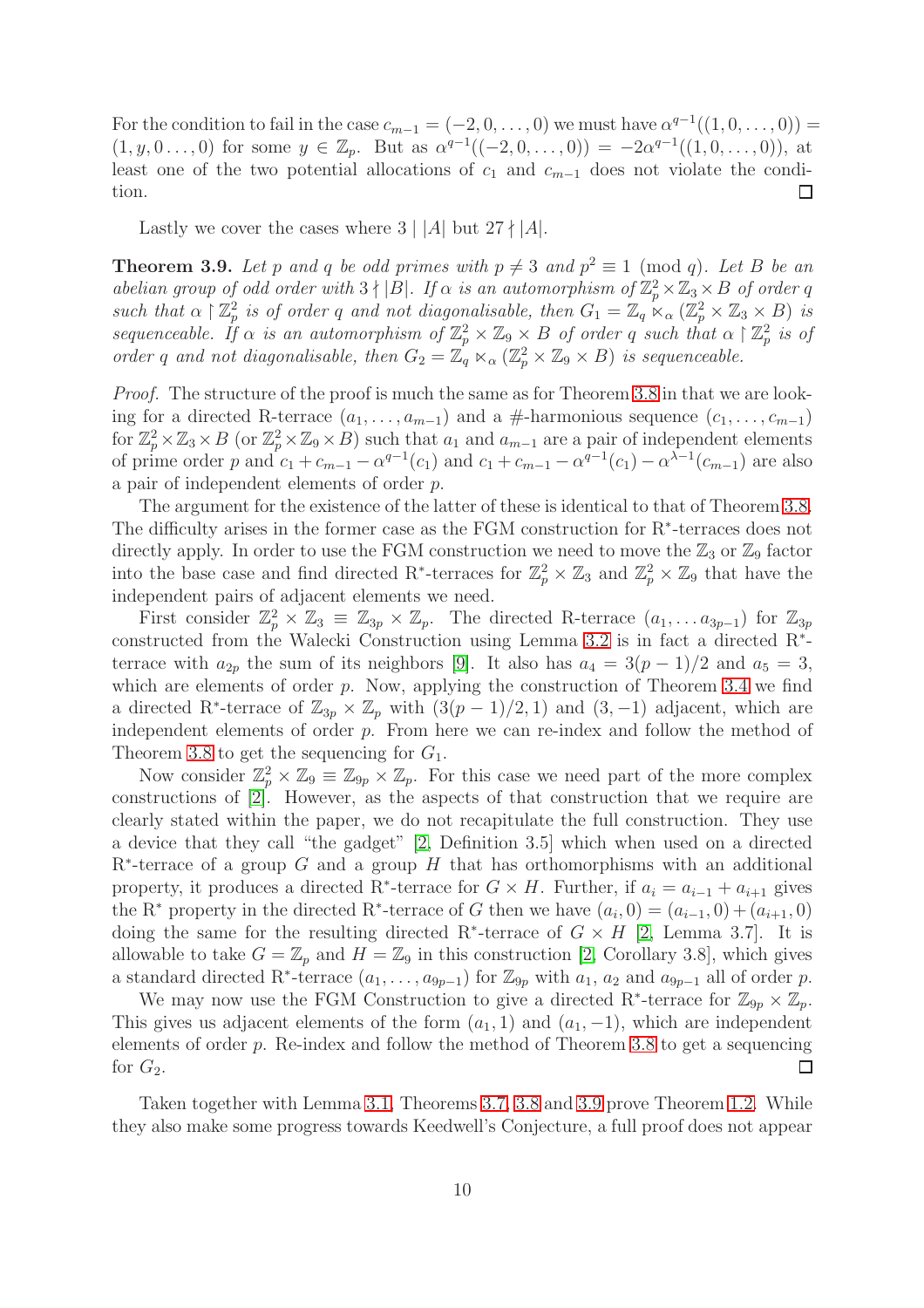to be on the horizon. Progress on the spectrum of not-necessarily-group-based complete Latin squares will require a totally different approach.

#### Acknowledgements

The authors gratefully acknowledge the support of a Marlboro College Faculty Professional Development Grant.

## <span id="page-10-2"></span>References

- <span id="page-10-8"></span>[1] B. Alspach, The wonderful Walecki construction, *Bull. Inst. Combin. Appl.* 52 (2008) 7–20.
- <span id="page-10-4"></span>[2] B. Alspach, D. L. Kreher and A. Pastine. The Friedlander-Gordon-Miller conjecture is true, *Australas. J. Combin.* 67 (2017) 11–24.
- [3] B. A. Anderson and E. C. Ihrig, Every finite solvable group with a unique element of order two, except the quaternion group, has a symmetric sequencing, *J. Combin. Des.* 1 (1993) 3–14.
- <span id="page-10-0"></span>[4] S. T. Bate and B. Jones, A review of uniform cross-over designs, *J. Stat. Plann. Inf.* 138 (2008) 336–351.
- <span id="page-10-7"></span><span id="page-10-5"></span>[5] R. Beals, J. A. Gallian, P. Headley and D. S. Jungreis, Harmonious groups, *J. Comb. Theory, Ser. A* 56 (1991) 223–238.
- [6] S. D. Cohen and G. L. Mullen, Primitive elements in finite fields and Costas arrays, *Appl. Algebra Engr. Comm. Comput.* 2 (1991) 45–53.
- <span id="page-10-12"></span><span id="page-10-10"></span>[7] D. S. Dummit and R. M. Foote, *Abstract Algebra (3rd Ed.)*, Wiley (2004).
- [8] E. Flandrin, I. Fourier and A. Germa, Numerotations gracieuses des chemins, *Ars Combin.* 16 (1983), 149–181.
- <span id="page-10-6"></span>[9] R. J. Friedlander, B. Gordon and M. D. Miller, On a group sequencing problem of Ringel, *Congr. Numer.* 21 (1978) 307–321.
- <span id="page-10-9"></span>[10] J. A. Gallian. A dynamic survey of graph labeling, *Electronic J. Combin.* DS6 (2000, updated 2017) 432pp.
- <span id="page-10-1"></span>[11] B. Gordon, Sequences in groups with distinct partial products, *Pacific J. Math.* 11 (1961) 1309–1313.
- <span id="page-10-11"></span>[12] P. Gvözdjak, *On the Oberwolfach problem for cycles with multiple lengths (PhD*) *thesis)*, Simon Fraser University, (2004).
- <span id="page-10-3"></span>[13] J. Higham, Row-complete Latin squares of every composite order exist, *J. Combin. Des.* 6 (1998) 63–77.